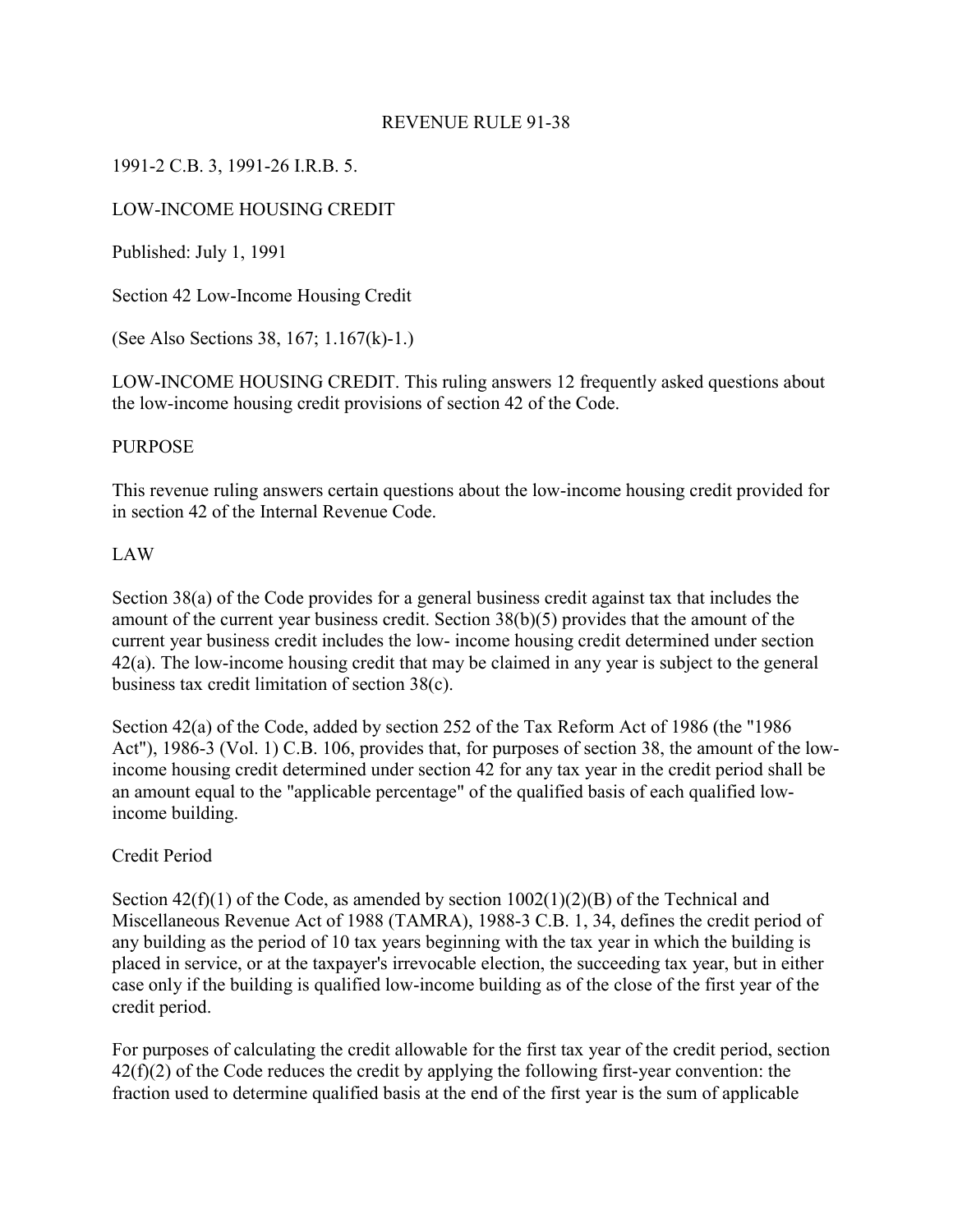fractions determined at the end of each full month the building was in service during that year, divided by 12. In the first tax year following the credit period, a taxpayer may recover any reduction in credit caused by applying the first-year convention during the first year of the credit period.

## Applicable Percentage

In the case of any qualified low-income building placed in service by the taxpayer after 1987, section 42(b)(2)(A) of the Code provides that the term "applicable percentage" means the appropriate percentage prescribed by the Secretary for the earlier of (i) the month in which the building is placed in service, or (ii) at the election of the taxpayer (I) the month in which the taxpayer and the housing credit agency enter into an agreement with respect to the building (which is binding on the agency, the taxpayer, and all successors in interest) as to the housing credit dollar amount to be allocated to the building, or (II) in the case of any building to which section  $42(h)(4)(B)$  applies, the month in which the tax-exempt obligations are issued. Section 42(b)(2)(B) provides that the percentages prescribed by the Secretary for any month shall be percentages that will yield over a 10-year period amounts of credit that have a present value equal to: (i) 70 percent of the qualified basis, in the case of new buildings that are not federally subsidized for the tax year (70 percent present value credit), and (ii) 30 percent of the qualified basis, in the case of new buildings that are federally subsidized for the tax year and existing buildings (30 percent present value credit). The appropriate credit percentages for each month are published monthly in the revenue ruling containing the applicable federal rates.

Section  $42(i)(2)(A)$  of the Code provides, in part, that for purposes of section  $42(b)(1)$ , a new building shall be treated as federally subsidized for any tax year if, at any time during the tax year or any prior tax year, there is or was outstanding any obligation the interest on which is exempt from tax under section 103, or any below market federal loan (as defined in section  $42(i)(2)(D)$ , the proceeds of which are or were used (directly or indirectly) with respect to the building or its operation.

Under section 42(b)(1) of the Code, for any qualified low-income building placed in service by the taxpayer during 1987, the applicable percentage for new buildings not federally subsidized is 9 percent and the applicable percentage for existing or federally subsidized buildings is 4 percent.

After calendar year 1989, existing buildings that receive moderate rehabilitation assistance under section 8(e)(2) of the United States Housing Act of 1937, 42 U.S.C. 1437f (1988), at any time during the credit period, generally are not eligible for an allocation of credit. See section 7108(h)(5) of the Revenue Reconciliation Act of 1989 (the "1989 Act"), 1990-1 C.B. 214, 222. The provisions of the 1989 Act generally are effective for buildings allocated housing credit dollar amounts after calendar year 1989. If no allocation is necessary by reason of section 42(h)(4) of the Code because the building is substantially financed with certain tax-exempt obligations, the provisions are generally effective for buildings placed in service after December 31, 1989.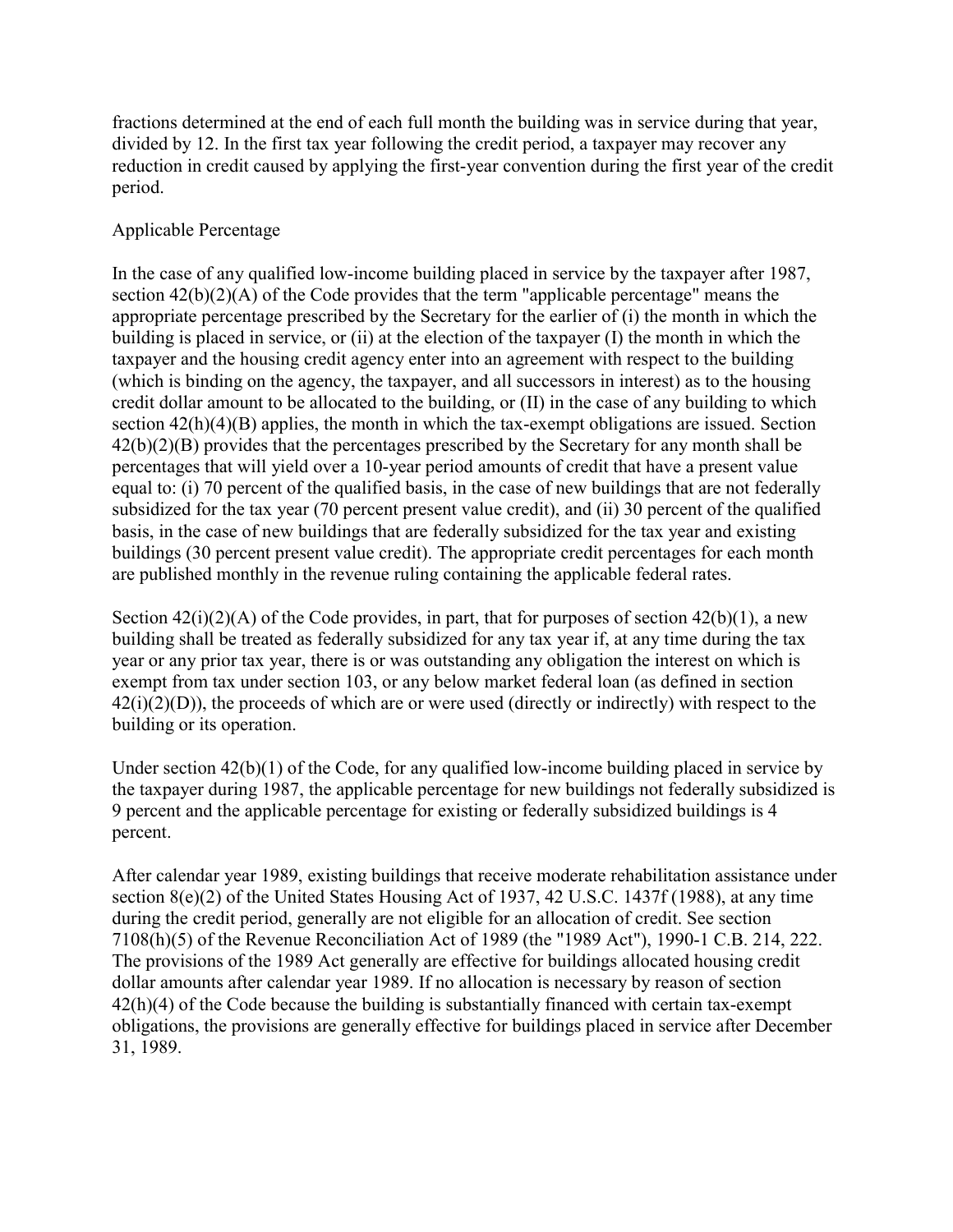The Revenue Reconciliation Act of 1990 (the "1990 Act"), (Pub. L. No. 101- 508), provides a limited exception from the exclusion of buildings receiving moderate rehabilitation assistance under section 8(e)(2) of the United States Housing Act of 1937. Beginning with allocations made after 1990, buildings receiving assistance under the Stewart B. McKinney Homeless Assistance Act of 1988 (as in effect on the date of enactment of the 1990 Act) may be eligible for an allocation of credit.

## Rehabilitation Expenditures

Under section 42(e)(3)(A) of the Code as in effect prior to the 1989 Act, rehabilitation expenditures paid incurred by the taxpayer with respect to any building could be treated as a separate new building only if the qualified basis attributable to rehabilitation expenditures incurred during any 24-month period, when divided by the number of low-income units in the building, was \$2,000 or more. For calendar years after 1989, rehabilitation expenditures with respect to a building may be treated as a separate new building eligible for the credit under section 42(e)(3)(A) only if (i) the expenditures are allocable to one or more low-income units or substantially benefit such units, and (ii) the amount of such expenditures during any 24-month period meets the greater of the following requirements: (I) the amount is not less than 10 percent of the adjusted basis of the building, or (II) the qualified basis attributable to such expenditures, when divided by the number of low-income units in the building, is \$3,000 or more. Under section 42(e)(2)(B), as in effect both before and after the 1989 Act, the term "rehabilitation expenditures" does not include the cost of acquisition of any building.

Former section  $42(d)(5)(C)$  of the Code, which was added by TAMRA, and which is now section  $42(d)(5)(B)$ , provides that the eligible basis of any building shall not include any portion of the building's adjusted basis attributable to amounts with respect to which an election is made under section 167(k). The election under section 167(k) is an election to depreciate rehabilitation expenditures incurred with respect to low-income rental housing after July 24, 1969, and before January 1, 1987, under a straight line method using a useful life of 60 months. If no election is made under section 167(k), rehabilitation expenditures incurred by a taxpayer with respect to a low-income rental housing building may be included in the building's eligible basis. Section 1.167(k)-1(b)(1) of the Income Tax Regulations provides rules governing when a taxpayer will be treated as having paid or incurred rehabilitation expenditures.

Under section  $1.167(k)-1(b)(1)$  of the regulations, a taxpayer generally is treated as having paid or incurred rehabilitation expenditures if the rehabilitation is performed by or for the taxpayer or in accordance with the taxpayer's specifications, or if the taxpayer acquires the property attributable to the expenditures (or an interest therein) before the property is placed in service. Section  $1.167(k)-1(b)(2)$  provides that the amount of rehabilitation expenditures treated as paid or incurred by the taxpayer is the lesser of (i) the rehabilitation expenditures paid or incurred before the date on which the taxpayer acquired an interest in the property attributable to the expenditures, or (ii) the taxpayer's cost or other basis for the property attributable to the rehabilitation expenditures paid or incurred before such date. Rehabilitation expenditures treated as having been paid or incurred by the taxpayer are deemed to have been paid or incurred on the date on which the expenditures were actually paid or incurred, determined in accordance with the method of accounting used by the person that actually paid or incurred the expenditures.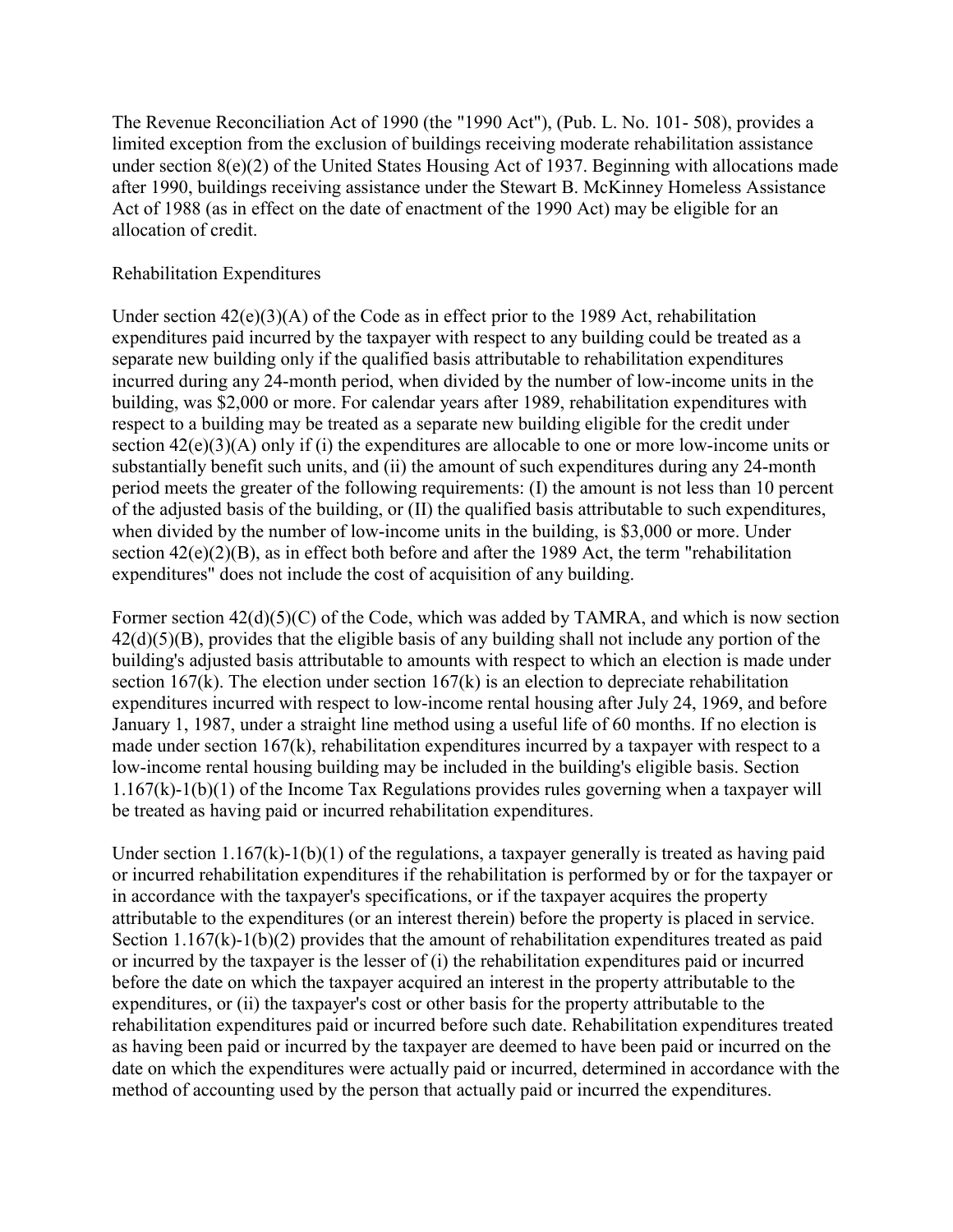A taxpayer acquiring a building from a governmental unit may elect, under section  $42(e)(3)(B)$ of the Code, to meet only the requirement that the qualified basis attributable to the rehabilitation expenditures incurred with respect to the building will be \$3,000 or more when divided by the number of low-income units in the building. A taxpayer making this election may claim only the 30 percent present value credit on those expenditures.

Section  $42(e)(4)(A)$  of the Code provides, in part, that expenditures treated as a separate new building under section 42(e) are considered placed in service at the close of the 24-month period during which the expenditures were incurred. According to section  $42(e)(4)(B)$ , the applicable fraction for the rehabilitation expenditures is the applicable fraction for the building with respect to which the expenditures were incurred.

## Qualified Basis

Section  $42(c)(1)(A)$  of the Code defines the qualified basis of any qualified low-income building for any tax year as an amount equal to (i) the "applicable fraction" (determined as of the close of the tax year) of (ii) the eligible basis of the building (determined under section 42(d)). Under section  $42(c)(1)(B)$ , the "applicable fraction" is the smaller of the unit fraction (the number of low-income units divided by the number of all residential rental units) or the floor space fraction (the floor space of the low-income units divided by the floor space of all residential rental units).

In general, the eligible basis of a building under section 42(d) of the Code is its adjusted basis at the close of the first tax year of the credit period. However, a number of limitations apply. For example, if an existing building does not meet the requirements of section  $42(d)(2)(B)$  (as described below), its eligible basis is zero under section 42(d)(2)(A)(ii). In addition, under section 42(e)(5), rehabilitation expenditures that a taxpayer elects to treat as a separate new building under section 42(e) may not be considered part of the eligible basis of an existing building under section  $42(d)(2)(A)(i)$ .

## Requirements for Existing Buildings

Section  $42(d)(2)(A)$  and (B) of the Code provides that the eligible basis of an existing building will be zero unless the building meets the following requirements: (i) the building is acquired by purchase (as defined in section 179(d)(2)); (ii) there is a period of at least 10 years between the date of the building's acquisition by the taxpayer and the later of (I) the date the building was last placed in service, or (II) the date of the building's most recent nonqualified substantial improvement (as defined in section  $42(d)(2)(D)(i)$ ); and (iii) the building was not previously placed in service by the taxpayer or by any person who was a related person with respect to the taxpayer as of the time the building was previously placed in service. Furthermore, existing buildings are eligible for a credit allocation after calendar year 1989 only if a credit is allowable by reason of substantial rehabilitation of the building under section 42(e).

In determining when a building was last placed in service for purposes of satisfying the requirement in section  $42(d)(2)(B)(ii)$  of the Code, section  $42(d)(2)(D)(ii)$  provides that certain placements in service are not taken into account. The 1990 Act provides that as of November 5, 1990 (the date of its enactment), any placement in service of a single-family residence by any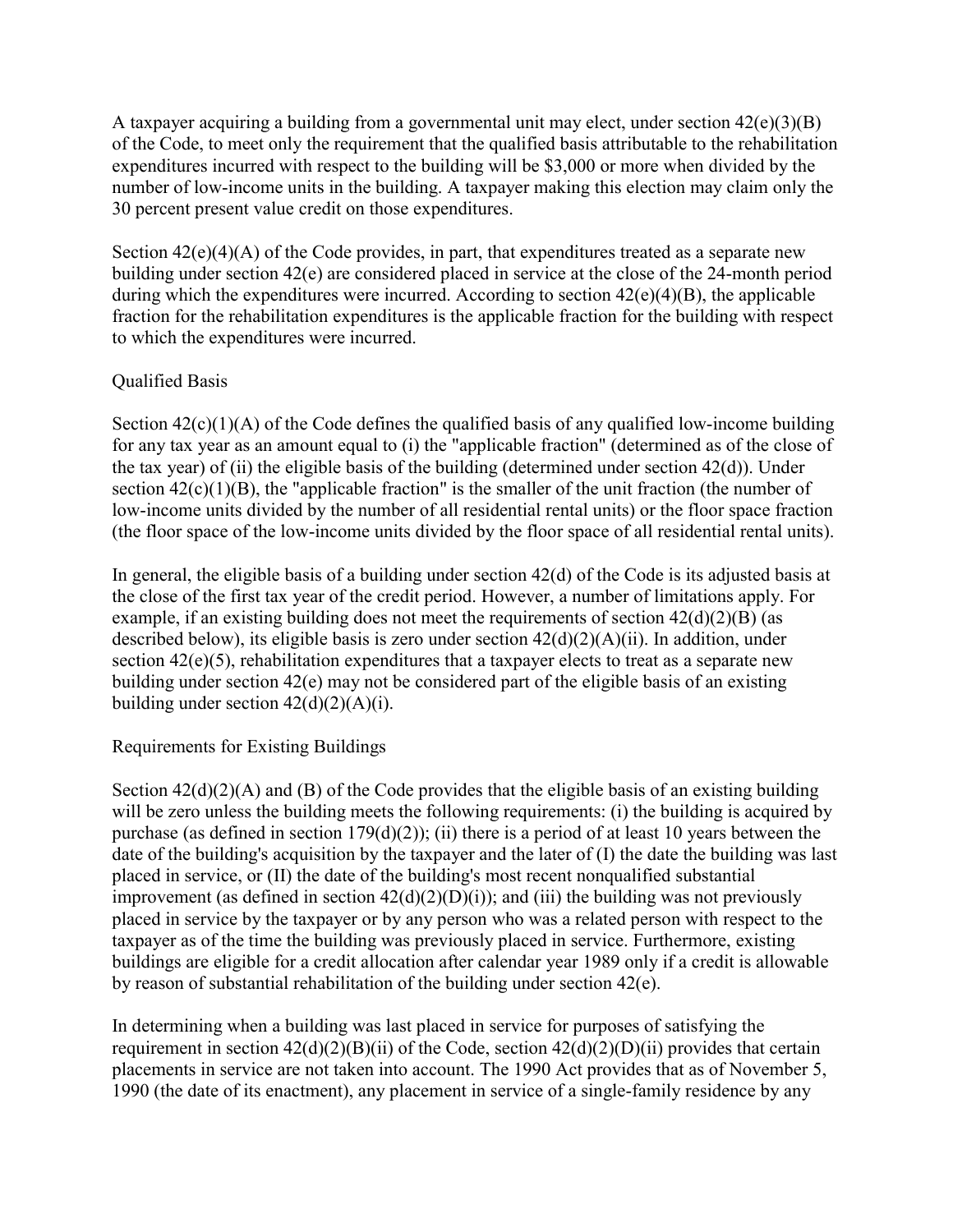individual who owned and used the residence for no other purpose than as a principal residence is not taken into account for purposes of determining whether the 10-year requirement is met. See section  $42(d)(2)(D)(ii)(V)$ .

## Transfers During the Compliance Period

Section  $42(d)(7)(A)$  and (B) of the Code provides, in general, that the requirements of section  $42(d)(2)(B)$  do not apply if a taxpayer acquires an existing building (or interest therein) for which a credit was allowed to any prior owner under section 42(a) and the taxpayer acquires the building (or interest therein) before the end of the building's compliance period. In that case, section  $42(d)(7)(A)(ii)$  provides that the credit allowable to the taxpayer for any period after the acquisition is equal to the amount of credit that would have been allowable for that period to the prior owner had the owner not disposed of the building (or interest therein).

In general, a transfer of the property results in a new placed in service date if, on the date of the transfer the property is ready and available for its intended purpose. See 2 H.R. Conf. Rep. No. 841, 99th Cong., 2d Sess. II- 91 (1986), 1986-3 (Vol. 4) C.B. 91. However, if section 42(d)(7) of the Code applies to a transfer of the property, the fact that the transfer results in a new placed in service date does not jeopardize the purchaser's eligibility to claim the low-income housing credit, because the requirements of section  $42(d)(2)(B)$  do not apply. According to section  $42(f)(4)$ , the credit will be allocated among the parties on the basis of the number of days the building (or interest) was held by each.

## Definition of a Qualified Low-Income Housing Project

Under section 42(g)(1) of the Code, a "qualified low-income housing project" is any project for residential rental use that meets one of the following requirements: (A) 20 percent or more of the residential units in the project are both rent-restricted and occupied by individuals whose income is 50 percent or less of area median gross income, as adjusted for family size, or (B) 40 percent or more of the residential units in the project are both rent- restricted and occupied by individuals whose income is 60 percent or less of area median gross income, as adjusted for family size. Once the taxpayer elects which requirement the project will meet, the election is irrevocable.

For buildings not subject to the amendments of the 1989 Act, section  $42(g)(2)(A)$  of the Code provides that a unit is rent-restricted if the gross rent (defined in section  $42(g)(2)(B)$ ) that is paid for the unit does not exceed 30 percent of the income limits applicable to the occupants under section  $42(g)(1)$ . For buildings subject to the amendments of the 1989 Act, a residential rental unit is rent-restricted if the gross rent with respect to the unit does not exceed 30 percent of the imputed income limitation applicable to the unit under section  $42(g)(2)(C)$ . Furthermore, section  $42(g)(2)(A)$  provides that for buildings subject to the amendments of the 1989 Act, the amount of the income limitation for any period shall not be less than the limitation applicable for the earliest period the building (which contains the unit) was included in the determination of whether the project is a qualified low-income housing project.

Under section 42(i)(3)(B) of the Code, low-income units must be suitable for occupancy and used other than on a transient basis. Additionally, section  $42(i)(3)(C)$  provides that no unit in a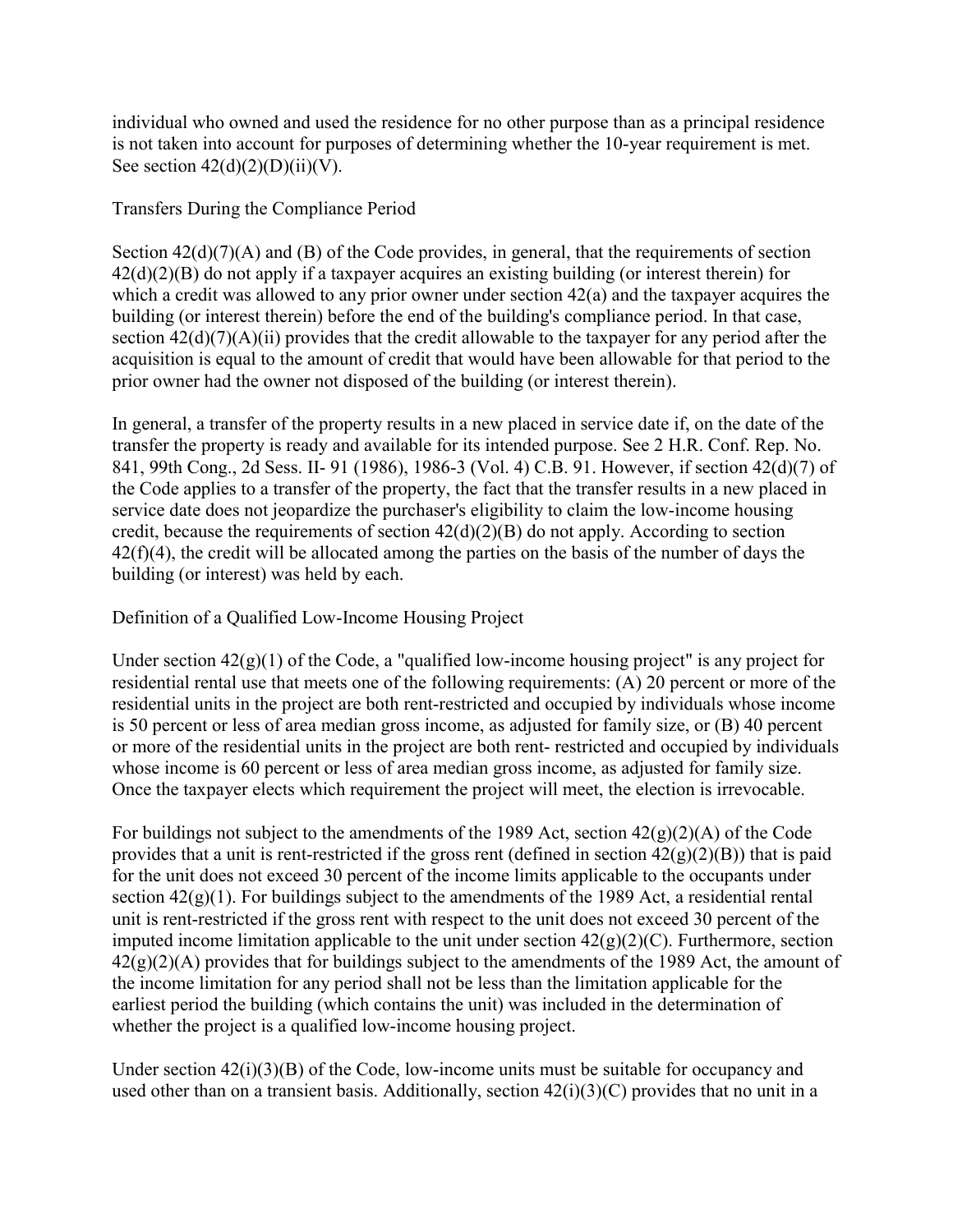building that has four or fewer residential rental units shall be treated as a low-income unit if the owner of the units is (i) the occupant of a residential unit in the building, or (ii) is related to an occupant of a unit (as "related" is defined in section 42(d)(2)(D)(iii)). However, for calendar years after 1989, if a building is acquired or rehabilitated under a development plan of action sponsored by a State or local government or a qualified nonprofit organization (as defined in section  $42(h)(5)(C)$ , the owner-occupant restriction of section  $42(i)(3)(C)$  is inapplicable. In this case, the applicable fraction shall not exceed 80 percent of the unit fraction and any unit that is not rented for 90 days or more shall be treated as occupied by the owner of the building as of the 1st day it is not rented.

## Recapture of Credit

According to section  $42(j)(1)$  and (2) of the Code, if at the close of any tax year in the compliance period the building's qualified basis with respect to the taxpayer is less than the basis as of the close of the preceding tax year, then the taxpayer is liable for additional tax in an amount equal to the accelerated portion of credits allowed in earlier years with respect to the reduction in qualified basis, plus interest. The accelerated portion of the credit under section  $42(i)(3)$  is the excess of (A) the aggregate credit allowed for those years for that basis, over (B) the aggregate credit that would be allowable for those years for that basis if the aggregate credit that would have been allowable for the entire compliance period were allowable ratably over 15 years, rather than 10 years.

If a building fails to remain part of a qualified low-income housing project (for example, because of non-compliance with the minimum set-aside requirement or the rent restrictions or other requirements imposed on the units constituting the set-aside) during the building's 15-year compliance period, the taxpayer or taxpayers that owned the building (or interests therein) must repay the entire accelerated portion of the credit, with interest, for all prior years. Generally, any change in ownership of a building during the building's compliance period is also a recapture event. See 2 H.R. Conf. Rep. No. 841, at II-96.

Section  $42(i)(6)$  of the Code permits the taxpayer to avoid recapture upon disposition of the building or an interest therein by furnishing a bond to the Secretary in an amount satisfactory to the Secretary and for the period required by the Secretary, if the building is reasonably expected to continue to be operated as a qualified low-income building. Furthermore, for partnerships consisting of 35 or more partners, unless the partnership elects otherwise, no change in ownership will be deemed to occur if within a 12-month period at least 50 percent (in value) of the original ownership is unchanged. See 2 H.R. Conf. Rep. No. 841, at II-96, and H.R. Conf. Rep. No. 1104, 100th Cong., 2d Sess. II-83 (1988), 1988-3 C.B. 473, 573. A de minimis rule may apply to certain dispositions of interests in partnerships (other than large partnerships described in section  $42(i)(5)$ ) that own buildings for which a credit was claimed. See Rev. Rul. 90-60, 1990-2 C.B. 3, for additional information.

Allocation of Credit by Housing Credit Agencies

Under section 42(h)(1) of the Code, a taxpayer may not claim a credit on a qualified low-income building in excess of the housing credit dollar amount allocated to the building by the state or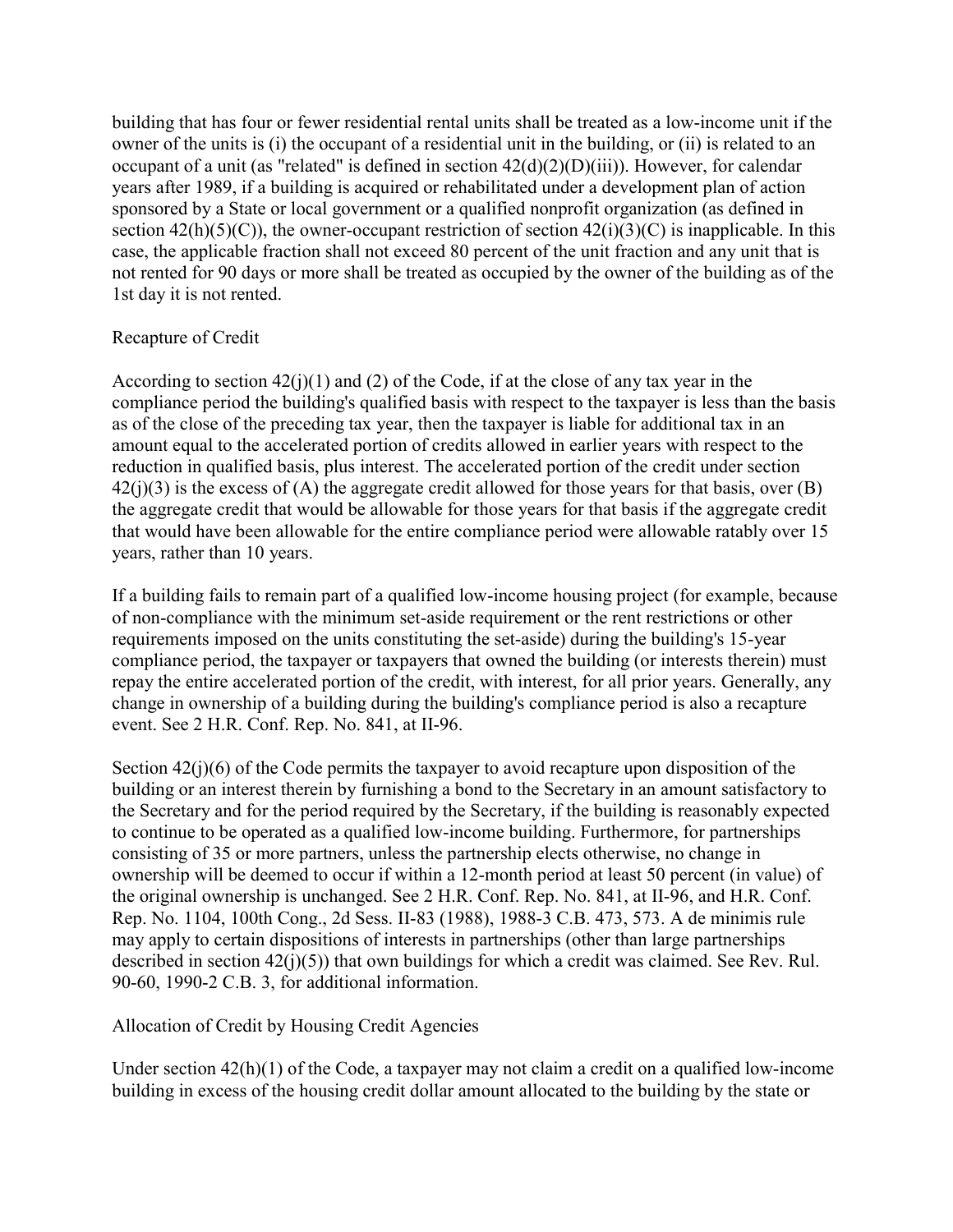local housing agency in whose jurisdiction the building is located. However, under section 42(h)(4) a taxpayer need not obtain a credit allocation for the portion of a building's eligible basis financed by an obligation which is subject to the volume cap of section 146 and the interest on which is exempt from tax under section 103. Prior to the 1989 Act, if such an obligation financed 70 percent or more of the aggregate basis of the building and the land on which it was located, the entire building was exempt from the limits of section 42(h)(1). Under the 1989 Act, buildings placed in service after calendar year 1989 are exempt from the limits of section 42(h)(1) if 50 percent or more of the aggregate basis of the building and the land on which it is located are financed with such tax-exempt obligations.

Section  $42(h)(2)(A)$  of the Code provides that the housing credit dollar amount allocated to a building for any calendar year applies to the building for all tax years in its compliance period that end during or after the year of allocation. However, under section  $42(h)(1)(B)$ , as amended by TAMRA, an allocation is taken into account only if it occurs not later than the close of the calendar year in which the building is placed in service, unless one of the exceptions in section  $42(h)(1)(C)$ , (D), (E), or (F) apply. Under section  $42(h)(2)(B)$ , the allocation reduces the credit agency's allocable housing credit dollar amount only for the year of the allocation.

## QUESTIONS AND ANSWERS

#### A. DETERMINATION OF CREDIT PERIOD ISSUES

#### QUESTION 1.

How do taxpayers make the election under section  $42(f)(1)$  of the Code to defer the start of the credit period?

#### ANSWER 1.

The building owner may elect under section  $42(f)(1)$  of the Code to begin the credit period (and the compliance period) the year after the building is placed in service by checking the appropriate box on line 5a in Part II of Form 8609, Low-Income Housing Credit Allocation Certification. Form 8609 must be attached to the owner's federal income tax return for each year of the 15-year compliance period, which begins with the first year of the credit period. If the owner does not claim a low-income housing credit on its timely filed federal income tax return (taking any extensions into account) for the year in which the building is placed in service, or fails to timely file its federal income tax return for that year, the owner is deemed to have made the irrevocable election to begin the credit period (and the compliance period) the succeeding tax year. In the case of buildings held by flow-through entities, only the entity may file a Form 8609 to make the election under section  $42(f)(1)$ . Only one election may be made per building. If there are multiple owners that are not members of a flow-through entity, and each owner files a Form 8609 with respect to a building, all of the Form 8609s for that building must be consistent with regard to whether the election is made. Unless all the owners of a particular building make the section  $42(f)(1)$  election, the credit period and compliance period for that building will begin with the year in which the building is placed in service. Once made, an election under section 42(f)(1) is binding on the owner and all successors in interest.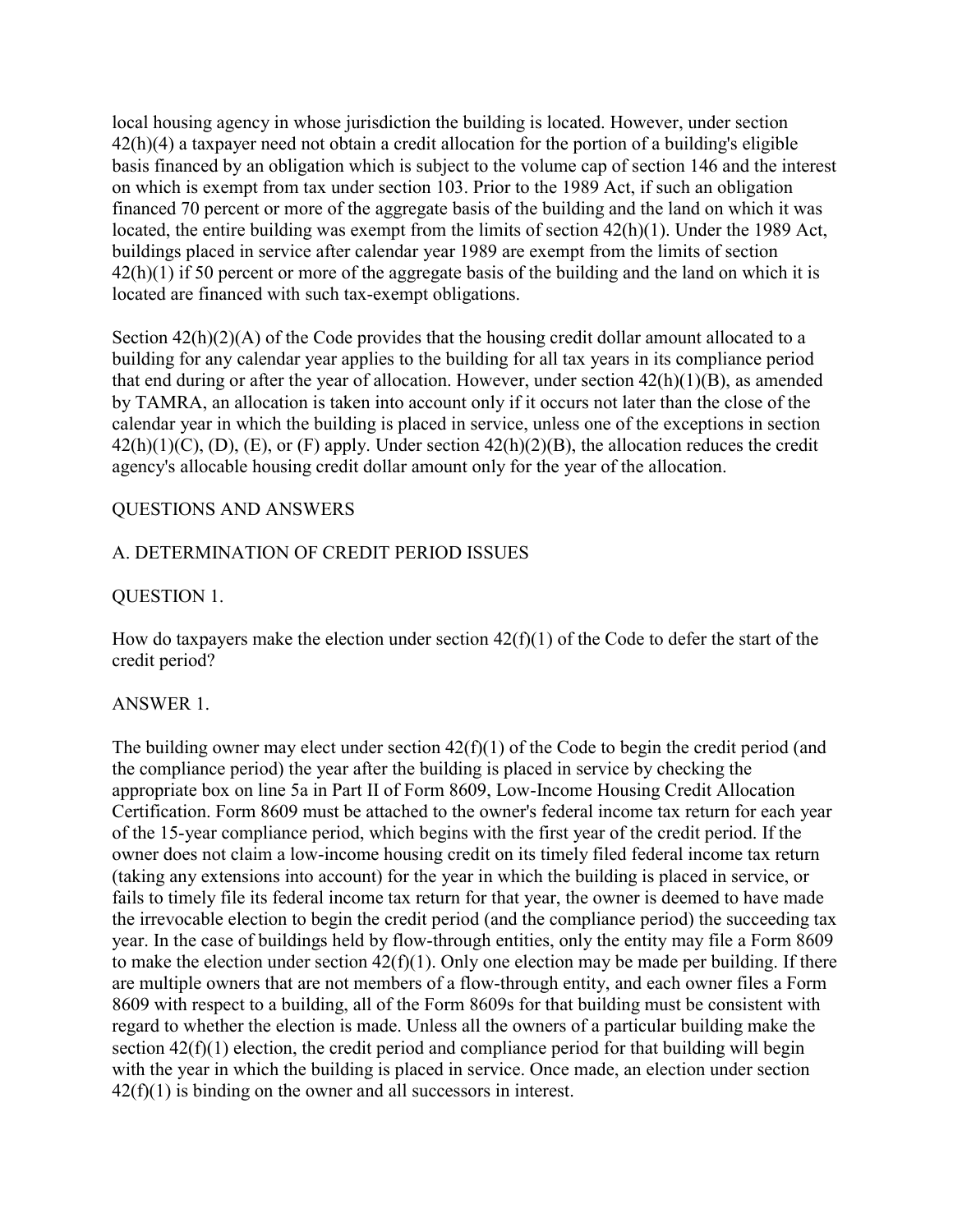#### QUESTION 2.

X, a calendar year corporation, was created on June 1, 1987. On July 1, 1987, X placed in service a qualified low-income building. If X chooses not to defer the beginning of the credit period under section  $42(f)(1)$  of the Code, when does the credit period for the building begin?

#### ANSWER 2.

A building's credit period is the period of 10 years (120 months) beginning with the first day of the tax year in which the building is placed in service, or the succeeding tax year if the election under section  $42(f)(1)$  of the Code is made. The tax year that a building is placed in service is determined, at the time of placement in service, by the tax year of the owner who placed the building in service and is not affected by subsequent changes in the tax year of that owner or by the introduction of subsequent owners with different tax years.

Each building has only one credit period. For purposes of section 42(f) of the Code, when the first tax year of the credit period is a short tax year, the credit period begins 12 months before the end of the short tax year. In other words, the credit period begins on what would have been the first day of the tax year, had the tax year not been a short tax year.

Because X came into existence on June 1, 1987, X had a short tax year for calendar year 1987. Because X did not elect to defer the start of the credit period to the succeeding year, which would have been its first full tax year, the building's credit period began 12 months before the end of X's short tax year. Therefore, the credit period began January 1, 1987, rather than the first day of the short tax year, June 1, 1987. The credit for the first year of the credit period is computed according to the first-year convention in section 42(f)(2) of the Code.

## B. CREDIT COMPUTATION ISSUES

## QUESTION 3.

X, a calendar year corporation, placed a newly constructed qualified low-income building in service on February 1, 1987. X received a \$90,000 housing credit allocation for 1987 from the state Y housing credit agency based upon the 9 percent applicable credit percentage and had a qualified basis in the building as of December 31, 1987, of \$1,000,000. X did not elect to defer the start of the credit period under section 42(f)(1) of the Code. For calendar year 1987, X claimed a credit using the first-year convention of section  $42(f)(2)$ .

During calendar year 1988 (the second year of the credit period), because of a change in annual accounting period permitted under section 442 of the Code, X made a short-period return for the 8-month period beginning January 1, 1988, and ending August 31, 1988. May X claim any lowincome housing credit on its short-period return?

## ANSWER 3.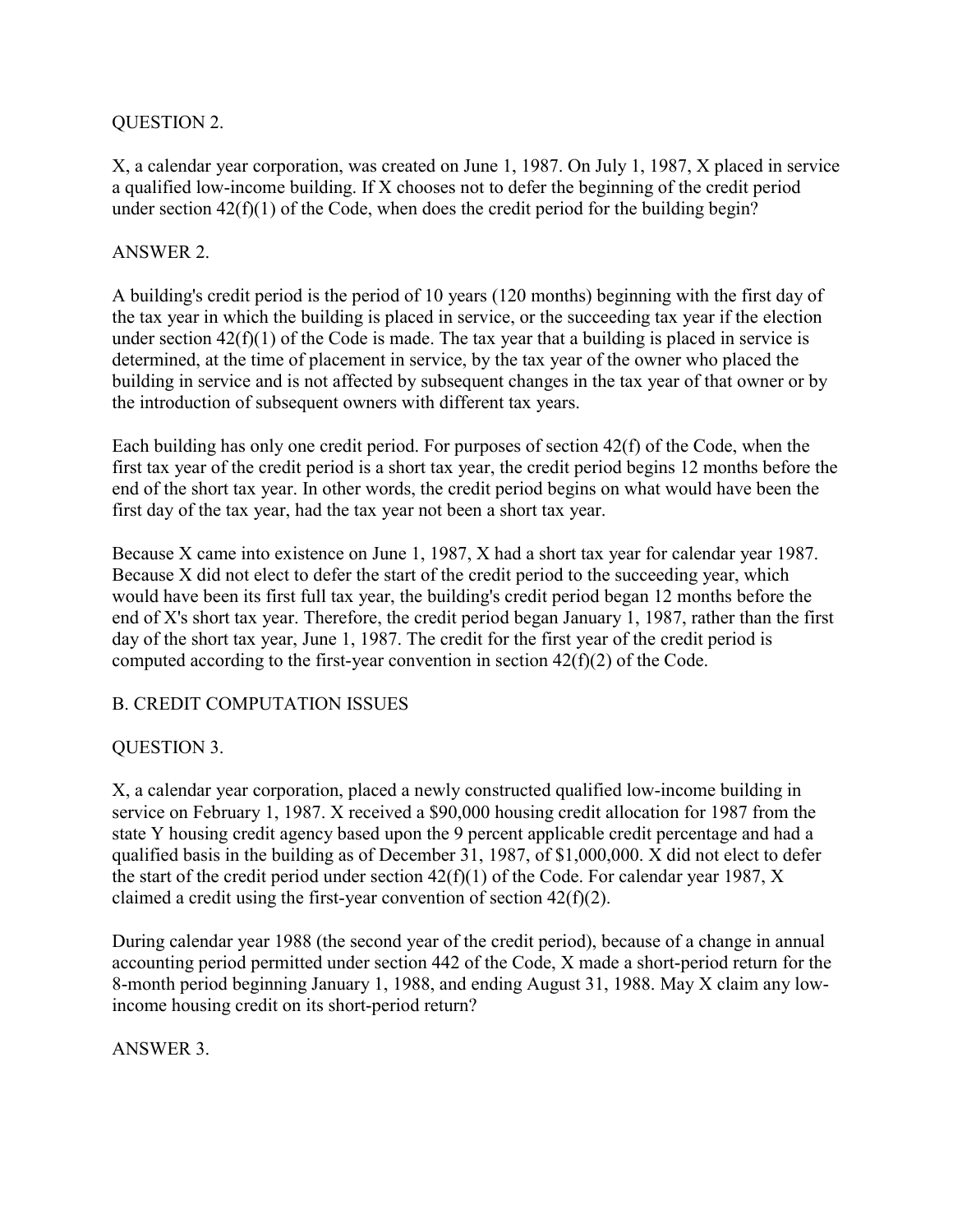Yes. As Answer 2 explains, the building's credit period is determined, at the time of placement in service, by reference to the tax year of the owner who placed the building in service, and is not affected by subsequent changes in the owner's tax year. The amount of credit that a particular owner may claim on its return for a tax year is determined on the last day of that owner's tax year. Because X was a calendar year taxpayer and did not elect to defer the start of the credit period, the building's credit period begins January 1, 1987, and ends December 31, 1996.

In accordance with section  $42(a)$  of the Code, the amount of credit that X may claim on the short-period return is an amount equal to the product of the applicable percentage of 9 percent and 8/12 of the building's qualified basis as of August 31, 1988. X is entitled to only 8/12 of the applicable percentage of the qualified basis on the last day of the short-period tax year because the short period includes only 8 months. If the qualified basis was \$1,000,000 on August 31, 1988, X would be allowed to claim a credit on its short-period return of \$60,000 [(.09) x (8/12 x \$1,000,000)]. Assuming X retains ownership of the building, continues to comply with the requirements of section 42 of the Code and remains on an August 31 tax year, for each succeeding tax year in the credit period the credit is based upon the qualified basis as of August 3l of that tax year. If the qualified basis on August 31, 1989, is \$1,000,000, X may claim a credit of \$90,000 [(the applicable percentage, .09) x (\$1,000,000)] on its federal income tax return for the tax year ending August 31, 1989.

The last 4 months in the credit period (September 1996 through December 1996) are included in X's tax year beginning September 1, 1996, and ending August 31, 1997. The credit for those 4 months is based upon 4/12 of the qualified basis as of August 31, 1997. The credit for X's tax year ending August 31, 1997, consists of the credit for the last 4 months of the credit period plus the disallowed first year credit amount that is carried over to the 11th year under section 42(f)(2)(B) of the Code. See Question and Answer 5 below.

## C. AVAILABILITY OF CREDIT TO SUBSEQUENT PURCHASERS

## QUESTION 4.

What is the meaning of the word "allowed" as used in section  $42(d)(7)(B)(i)$  of the Code, which permits a subsequent owner to step into the shoes of a prior owner and claim a credit on a qualified low-income building, but only if the credit was "allowed" to a prior owner?

## ANSWER 4.

For purposes of section  $42(d)(7)(B)(i)$  of the Code, the term "allowed" may also mean "allowable." If a qualified low-income building is acquired during the building's compliance period, section 42(d)(7)(B)(i) requires that a credit must have been allowed to a prior owner of the building if the new owner is to continue claiming the credit. In this manner, credits may be transferred to the new purchaser of a building (or interest therein) during the period for which the property is eligible to receive the credit, with the new purchaser "stepping into the shoes" of the seller as to credit percentage, basis, and liability for compliance and recapture. See 2 H.R. Conf. Rep. No. 841, at II- 87. The purchaser's basis upon acquisition of the building (or interest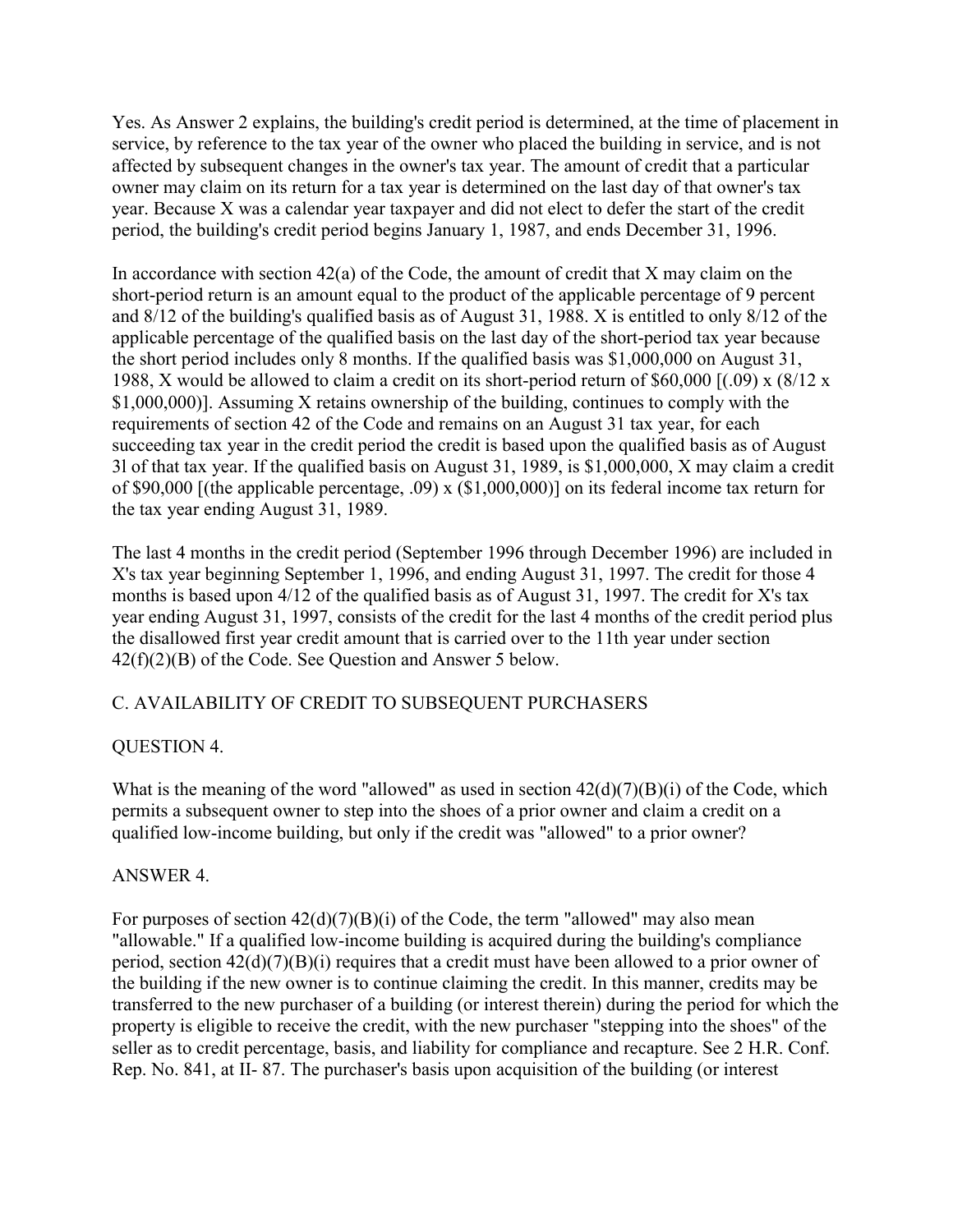therein) for section 42 purposes equals the eligible basis of the building (or interest therein) whether the purchase price is greater or less than that basis.

A credit need not actually have been claimed by a prior owner in order for a subsequent owner to claim the credit under section 42(d)(7) of the Code. If a taxpayer transfers a qualified lowincome building (or an interest therein) before actually claiming a credit, but after having received an allocation or having qualified for the credit without an allocation (as provided in this ruling) under section 42(h)(4)(B), the credit will be considered allowed to the prior owner for purposes of section 42(d)(7)(B)(i). However, in order to be treated as having been allowed a credit, a prior owner must have actually received a low-income housing credit allocation for the building from a state housing credit agency before the transfer or must have actually qualified for the credit under section  $42(h)(4)(B)$ .

A state credit agency makes an allocation after reviewing the application submitted by the building owner and determining that the building will probably qualify as a qualified low-income building. A state credit agency may issue a reservation of a credit amount or a binding commitment to allocate credit in a later year as a preliminary step to issuing a credit allocation but, unlike a credit allocation, a reservation or a binding commitment may be revoked (for example, if specified conditions are not met by the building owner). Therefore, if a taxpayer transfers a qualified low-income building (or an interest therein) after the state agency reserves a low-income credit for that building but before the agency actually allocates that credit to that building, the credit will not be considered allowed to the prior owner within the meaning of section  $42(d)(7)(B)(i)$  of the Code. If the credit is not considered allowed to the prior owner but the building has not been placed in service so that there is no violation of the 10-year rule in section  $42(d)(2)(B)(ii)$  (and if the requirements of section 42 are otherwise met), the purchaser may apply to the state housing credit agency for an allocation of credit.

If a taxpayer receives an allocation with respect to a new building during the construction period of the building, as may be the case where the taxpayer expects to use the 10 percent carryover allocation rule in section  $42(h)(1)(E)$  of the Code, and transfers the building (or an interest therein) before the building is placed in service, the purchaser will take an eligible basis in the building (or interest therein) equal to the transferor's eligible basis in the building (or interest) at the time of transfer, whether the purchase price is greater or less than that basis. Because the property has not yet been placed in service, the eligible basis of the building has not yet been determined. The purchaser's eligible basis is determined at the end of the first tax year of the credit period. That eligible basis consists of both the transferor's eligible basis at the time of transfer and any additional costs incurred by the purchaser after the transfer, to the extent includible in eligible basis.

In the case of buildings placed in service after 1989 and financed with tax- exempt bonds issued after 1989, if a credit allocation is not necessary because the building meets the requirements of section 42(h)(4)(B) of the Code, the credit will be considered allowed to the prior owner for purposes of section  $42(d)(7)(B)(i)$  when the following conditions are met: (1) the tax-exempt obligations have been issued; (2) the building has met the requirements for allocation of a housing credit dollar amount under the qualified allocation plan applicable to the area in which the project is located as required by section  $42(m)(1)(D)$ ; (3) the governmental unit issuing the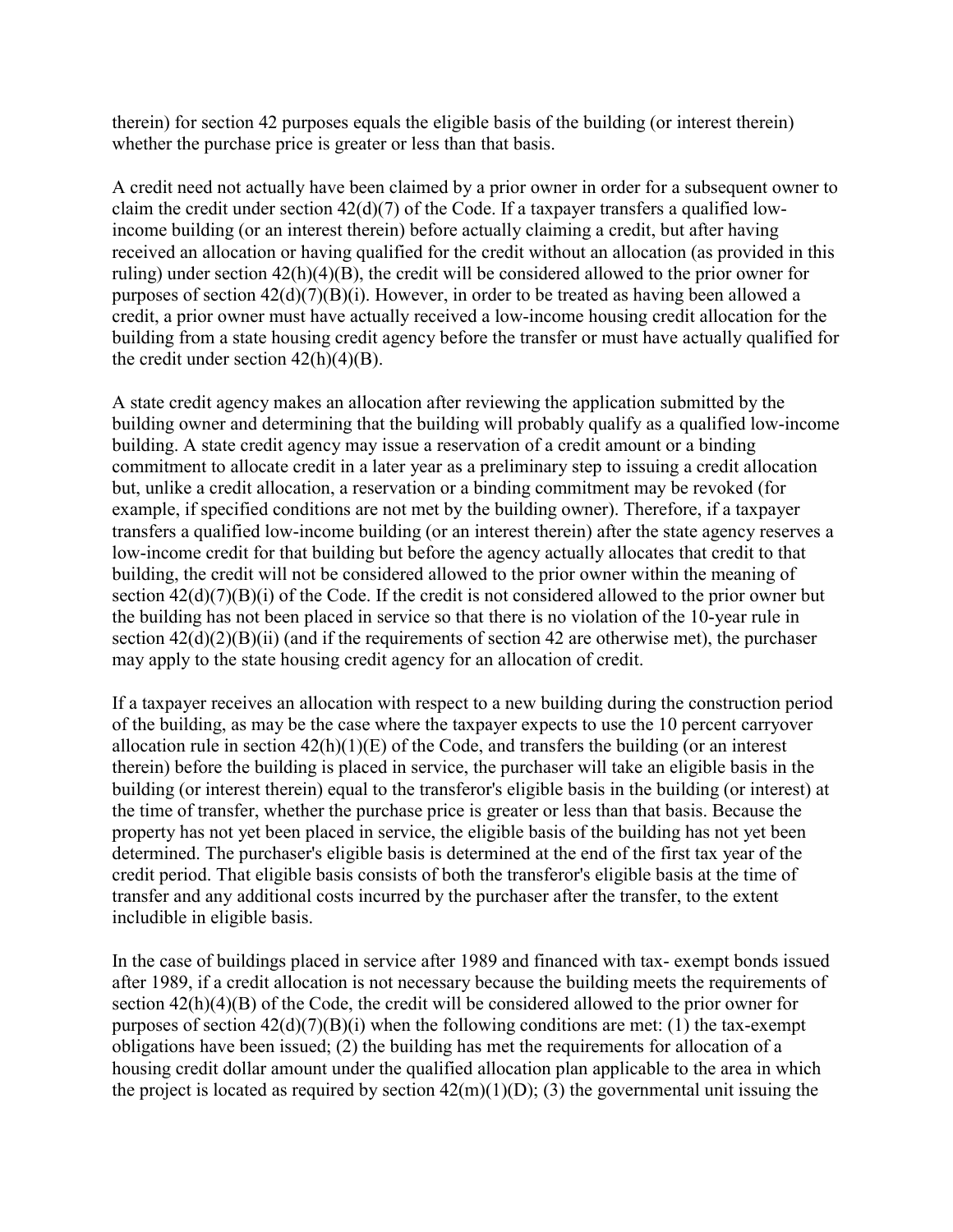bonds has determined the credit dollar amount necessary for the financial feasibility of the project and its viability as a qualified low-income housing project throughout the credit period as required by section  $42(m)(2)(D)$ ; and (4) the state housing credit agency has assigned a building identification number (B.I.N.) to the building as is customarily done when an allocation of credit is made by the state housing credit agency.

In the case of buildings financed with tax-exempt bonds issued before 1990, if a credit allocation is not necessary because the building meets the requirements of section 42(h)(4)(B) of the Code, the credit will be considered allowed to the prior owner for purposes of section  $42(d)(7)(B)(i)$ when the following conditions are met: (1) the tax-exempt obligations have been issued; and (2) the state housing credit agency has assigned a B.I.N. to the building as is customarily done when an allocation of credit is made by the state housing credit agency.

## QUESTION 5.

On March 1, 1987, developer D, a calendar-year taxpayer, placed in service a newly completed qualified low-income building. The building consisted of 10 units, all of which were expected to be occupied by low-income tenants. The qualified basis of the building was \$100,000. D received a \$9,000 housing credit dollar amount allocation for 1987 from the state housing credit agency based upon the 9 percent applicable percentage for newly constructed non- federallysubsidized buildings. D chose not to make the election under section  $42(f)(1)$  of the Code to defer the start of the credit period. On July 20, 1987, D sold the building to T, whose tax year ends August 31. At the time of sale, D had not yet claimed any credit with respect to the building for the period preceding the transfer. Table 1 shows the number of units in the building that were occupied by low-income tenants at the close of each full month between March 1, 1987, and December 31, 1987, the close of the tax year during which the building was placed in service.

| Month  | Number of Occupied Low-income Units | Total Number of Units |
|--------|-------------------------------------|-----------------------|
| March  | $ 2\rangle$                         | $ 10\rangle$          |
| April  | 12                                  | 10                    |
| May    | 12                                  | 10                    |
| June   | 12                                  | $ 10\rangle$          |
| July   | 14                                  | 10                    |
| August | $\vert 6 \vert$                     | 10                    |
| Sept.  |                                     | 10                    |
| Oct.   | 19                                  | 10                    |
| Nov.   | 10                                  | 10                    |
| Dec.   | 10                                  | 10                    |

Rev. Rul. 91-38, Table 1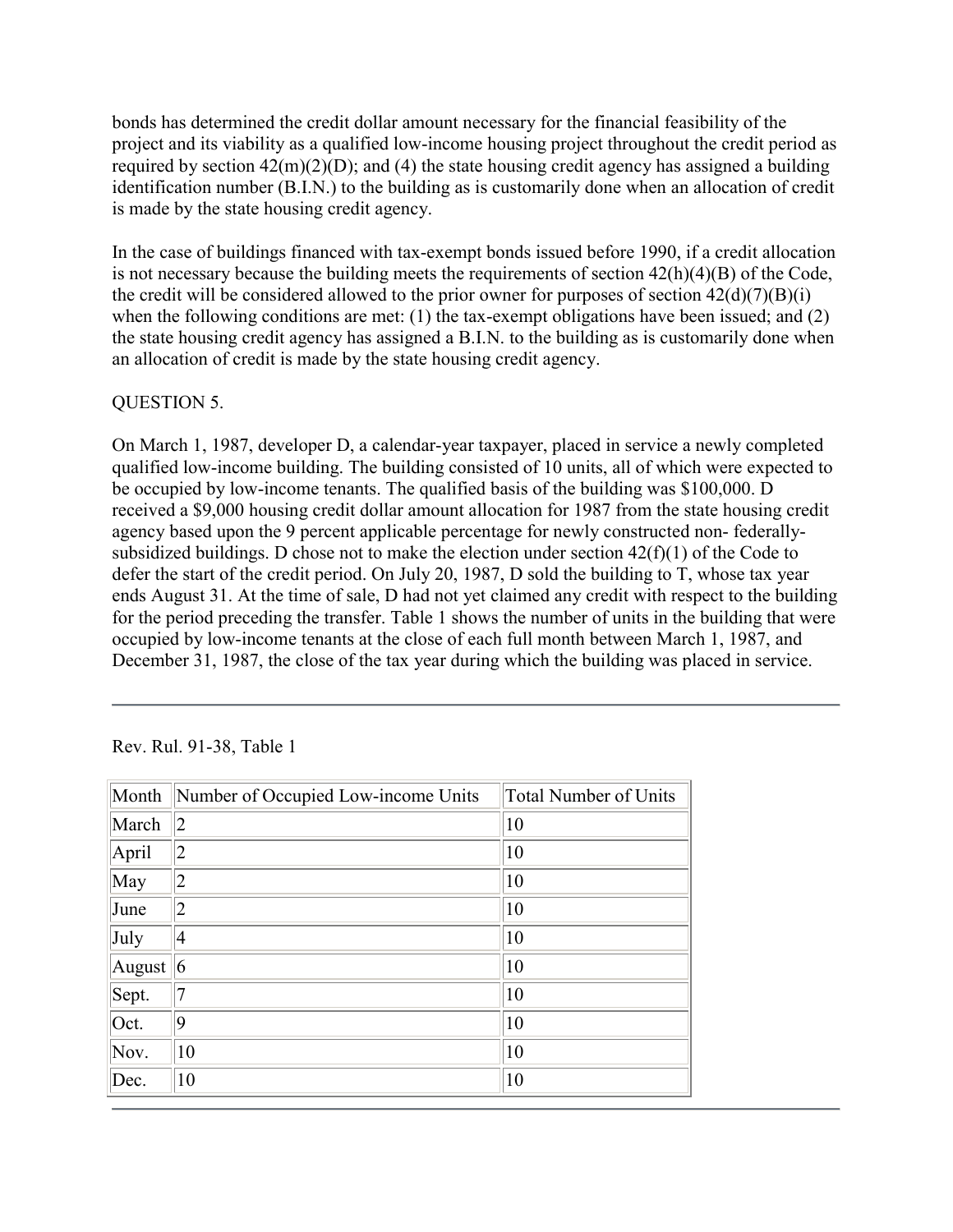Is T eligible for the low-income housing credit under section 42 of the Code?

## ANSWER 5.

Yes. Although D had not claimed any of the low-income housing credit prior to the transfer, D received a housing credit dollar amount allocation before the sale of the property, and D would have been allowed to claim a credit if D had retained ownership of the property and had complied with the requirements of section 42 of the Code. Therefore, under section 42(d)(7), T may "step into the shoes" of D and may claim the tax credit that would have been allowable to D for the period after the acquisition, provided that T complies with the requirements of section 42. See Question and Answer 4.

The building's credit period is determined by reference to the tax year (at the time of placement in service) of D, the owner who placed the building in service, and is not affected by differing tax years of succeeding owners. However, the amount of credit that a particular owner may claim on a return for a tax year is determined on the last day of that owner's tax year. Had D, a calendar-year taxpayer, chosen to make the election under section  $42(f)(1)$  of the Code to defer the start of the credit period, T would have calculated the credit as of January 1, 1988, the first day of the first year of the building's credit period, even though T owned the building prior to the start of the credit period.

For purposes of section 42(f)(4) of the Code, the owner who has held the property for the longest period during the month in which a transfer occurs is deemed to have held the property for the entire month and may claim a credit accordingly. In cases in which the transferor and transferee have held the property for the same amount of time during the month of the transfer, the transferor is deemed to have held the property for the entire month and the transferee's ownership of the property is deemed to begin the first day of the following month. In this example, for purposes of calculating the credit that T is entitled to claim, T does not immediately "step into the shoes" of D when the transfer occurs on July 20, 1987. Instead, because D held the property for more than half of the month of July, T may not begin claiming the credit that would have been allowable to D until August 1, 1987. Thereafter, T may claim the credit that would have been allowable to D until the end of the credit period (assuming T retains ownership of the property and the requirements of section 42 of the Code are otherwise met).

Because D, the taxpayer that placed the building in service, was a calendar year taxpayer and because D chose not to make the election under section 42(f)(1) of the Code to defer the start of the credit period, the building's credit period begins the first day of calendar year 1987 (January 1, 1987) and continues for 120 months (until December 31, 1996). The first year of the building's credit period is the period from January 1, 1987, through December 31, 1987.

Under section 42(f)(2) of the Code, the applicable fraction used for determining the credit with respect to any building for the first tax year of the credit period is 1/12 of the sum of the applicable fractions determined under section  $42(c)(1)$  as of the close of each full month of that year during which the building was in service. The sum of the applicable fractions determined under section  $42(c)(1)$  for the period between March 1, 1987 (the date the building was placed in service), and July 31, 1987 (the date through which D is deemed to have owned the property), is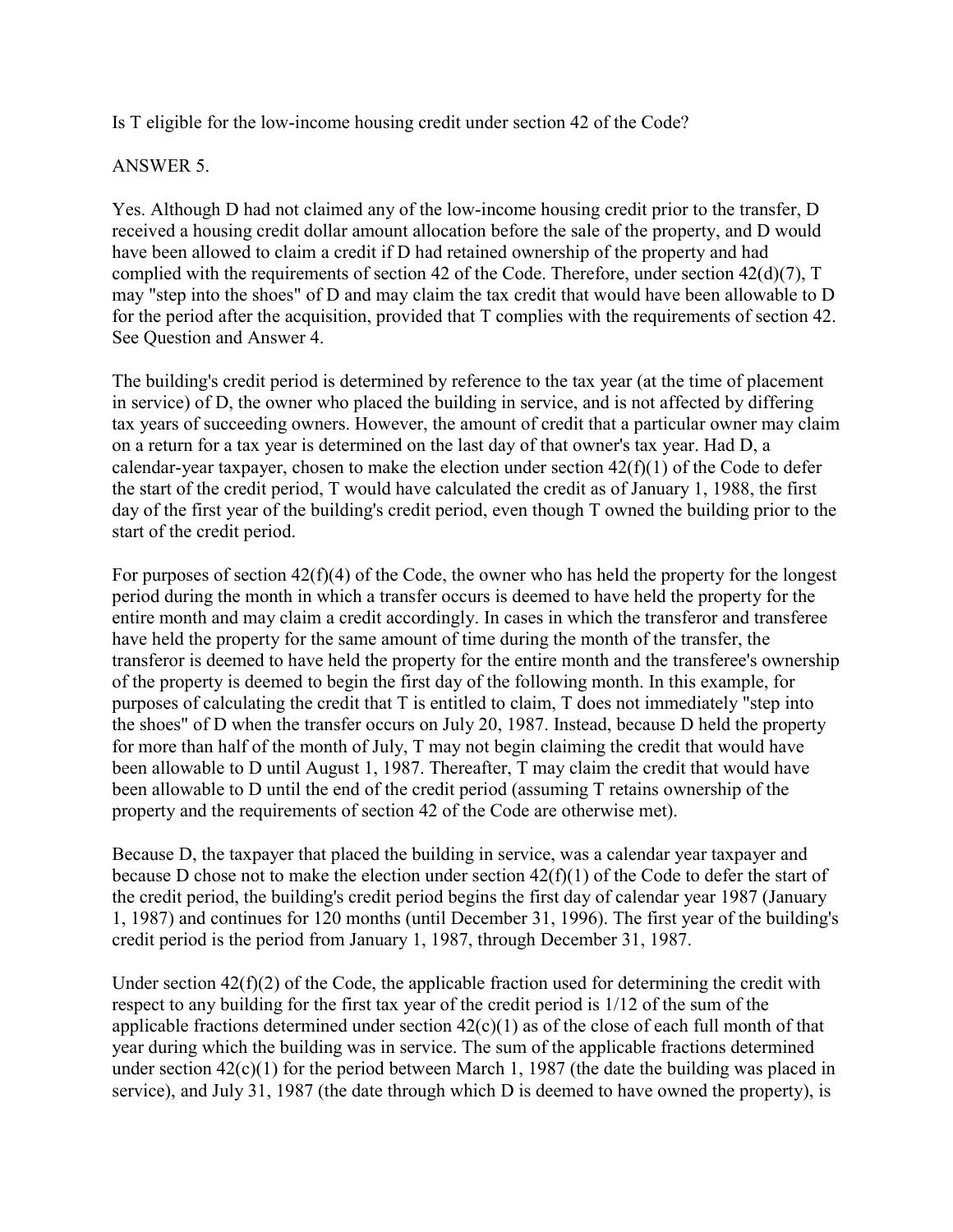$2/10 + 2/10 + 2/10 + 2/10 + 4/10$ , for a total of twelve-tenths (12/10), which when divided by 12, yields 1/10 or 0.1. Under section 42(f)(2), the credit amount that pertains to the portion of the tax year from March 1, 1987, to July 31, 1987, is \$900 (the applicable fraction of 0.1 times the eligible basis of \$100,000 times the applicable percentage of .09). Whether D may claim this credit amount will be determined under section 42(j) (relating to recapture of the credit and the posting of a bond). See Rev. Rul. 90-60, 1990-2 C.B. 3, for additional information on recapture of the credit and the posting of a bond. T is not entitled to claim this credit amount because T may claim the credit only for the period after T acquires the property. However, during the month that T owns the property during its tax year ending August 31, 1987, the applicable fraction is 6/10. Therefore, T may claim a credit on its federal income tax return for the tax year ending August 31, 1987, in the amount of \$450 (the applicable fraction of 0.05 or (6/10 times 1/12) times the eligible basis of \$100,000 times the applicable percentage of .09).

The credit for the first 4 months of T's succeeding tax year, which begins September 1, 1987, and ends August 31, 1988, still must be determined according to the first-year convention in section 42(f)(2) of the Code. This is because those months are still part of the first year of the building's credit period. The sum of the monthly applicable fractions determined under section  $42(c)(1)$  for the period from September 1, 1987, to December 31, 1987, is 36/10 or 3.6, which, when divided by 12 and multiplied by the eligible basis of \$100,000 and the applicable percentage of .09, yields a credit amount of \$2,700.

If on August 31, 1988, in T's succeeding tax year, the applicable fraction under section  $42(c)(1)$ of the Code is 10/10 or 1.0, then T's qualified basis at the end of that tax year is \$100,000 (1.0 times \$100,000 of eligible basis). The credit for the remaining 8 months in T's tax year beginning September 1, 1987, and ending August 31, 1988, is \$6,000 (8/12 times \$100,000 of qualified basis times the applicable percentage of .09). T's total credit amount for the tax year beginning September 1, 1987, and ending August 31, 1988, is \$8,700 (\$2,700 + \$6,000).

For each of T's succeeding tax years in the credit period, the credit is based upon the qualified basis as of the last day of T's tax year (August 31). The last 4 months in the credit period (September 1996 through December 1996) are included in T's tax year beginning September 1, 1996, and ending August 31, 1997. The credit for those 4 months is based upon 4/12 of the qualified basis as of August 31, 1997. The credit for T's tax year ending August 31, 1997, consists of the credit for the last 4 months of the credit period plus the disallowed first-year credit amount that is carried over to the 11th year under section  $42(f)(2)(B)$  of the Code.

The disallowed first-year credit amount is calculated in the following manner: if the first-year convention of section 42(f)(2) of the Code had not applied to the calculation of the credit for the first year of the building's credit period, the credit amount would have been \$9,000 based upon an applicable fraction for that building of 10/10 as of December 31, 1987, multiplied by the eligible basis on that date of \$100,000, multiplied by the applicable percentage of .09. However, because of the first-year convention of section 42(f)(2), the allowable credit with respect to the building for the first tax year in the credit period was only \$4,050 (\$900 allowable to D for the period prior to T's acquisition of the building  $+$  \$450 allowable to T for its tax year ending August 31, 1987, + \$2,700 for the period between September 1, 1987, and December 31, 1987,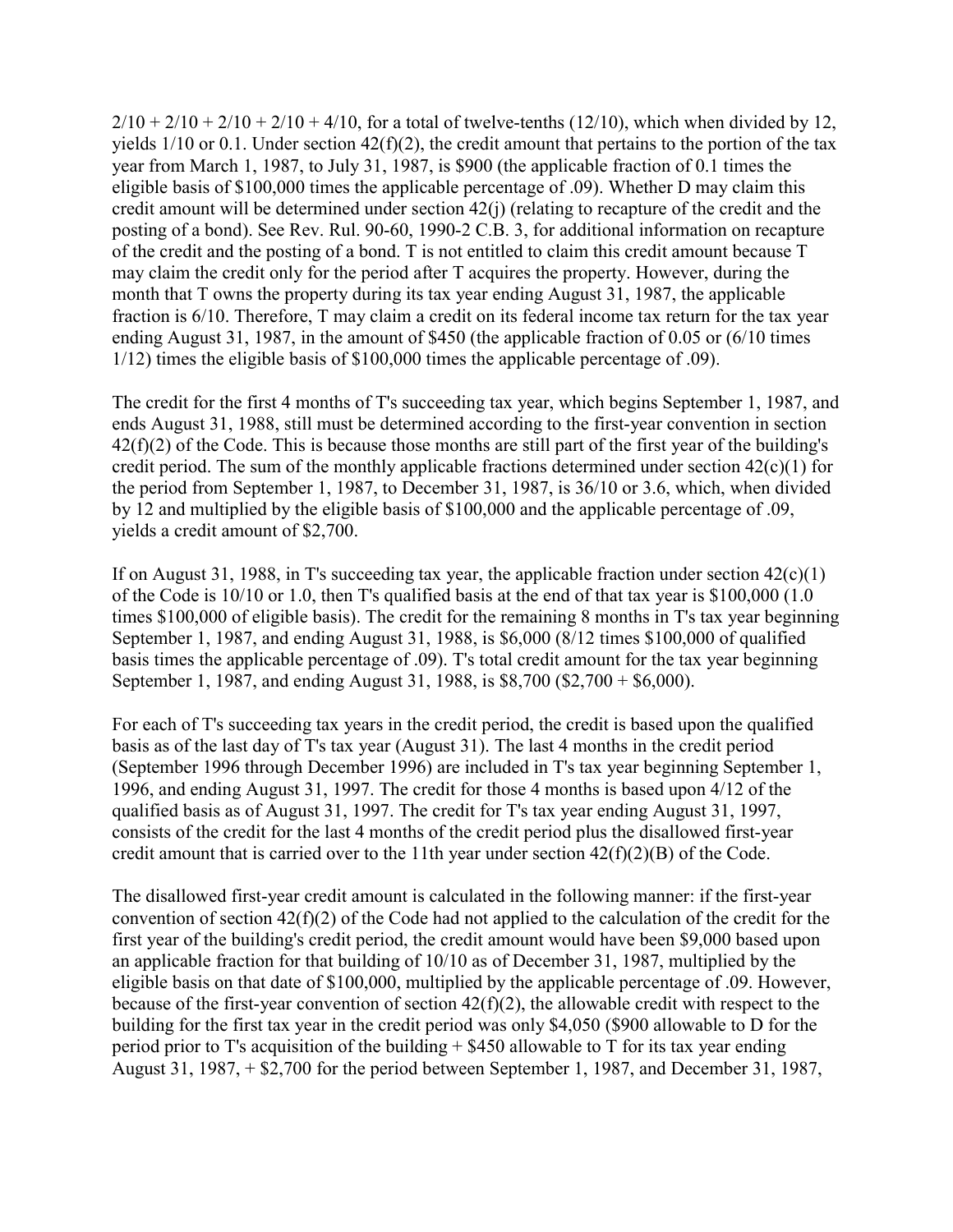allowable to T for part of its tax year ending August 31, 1988). Therefore, the carryover credit amount is \$4,950 (the difference between \$9,000 and \$4,050).

This carryover credit is allowable for the first tax year ending after December 31, 1996, the date the credit period ends. Accordingly, for T's tax year ending August 31, 1997, T calculates the credit for the last 4 months of the credit period (the period between August 31, 1996, and December 31, 1996), and adds to this the carryover credit. For T's tax year ending August 31, 1997, T may claim \$3,000 for the 4 month period between September 1, 1996, and December 31, 1996, plus the carryover amount of \$4,950, for a total credit in that year of \$7,950.

## D. REHABILITATION EXPENDITURES ISSUES

## QUESTION 6:

If a taxpayer begins the rehabilitation of an existing building in January 1987 and completes the rehabilitation in December 1987, less than 24 months after the rehabilitation began, must the taxpayer wait until December 1988, a 24-month period, before the rehabilitation expenditures are treated as placed in service under section 42(e)(4)(A) of the Code?

## ANSWER 6.

No. Under section 42(e)(3)(A) of the Code, a taxpayer may aggregate all rehabilitation expenditures incurred during any 24-month period for purposes of meeting the minimum expenditures requirement of section  $42(e)(3)(A)$ . Although section  $42(e)(4)(A)$  treats the expenditures aggregated under section 42(e)(3)(A) as placed in service at the close of the 24 month period permitted for aggregating such expenditures, if the rehabilitation is completed and the minimum expenditures requirement of section  $42(e)(3)(A)$  is met in less than 24 months, the expenditures may be treated as placed in service at the close of that period; however, in no event may the aggregation period exceed 24 months. Therefore, rehabilitation expenditures are treated as placed in service at the close of the 24-month or shorter aggregation period in which the rehabilitation is completed and the expenditures requirement of section  $42(e)(3)(A)$  is met. Only those rehabilitation expenditures subject to the amendments made by section 201(a) of the 1986 Act (requiring 27.5 year depreciation of residential rental property) are eligible for the lowincome housing credit under section 42. Expenditures incurred prior to 1987 and not placed in service prior to 1987 may be eligible for the credit, if the expenditures are subject to the amendments made by section 201(a) of the 1986 Act. See section  $42(c)(2)(B)$ .

## QUESTION 7.

During the period from March 1, 1987, through December 31, 1987, A, the owner of an existing building, incurred substantial rehabilitation expenditures in amounts that met or exceeded the minimum expenditures requirement of section  $42(e)(3)(A)$  of the Code. These expenditures were not federally subsidized. On January 1, 1988, A sold the building to B. On that date, the building did not meet the requirements for an existing building under section  $42(d)(2)(B)$  (in particular, the 10-year requirement of section  $42(d)(2)(B)(ii)$ ; however, B bought the property before the rehabilitation expenditures were placed in service. May B receive a housing credit dollar amount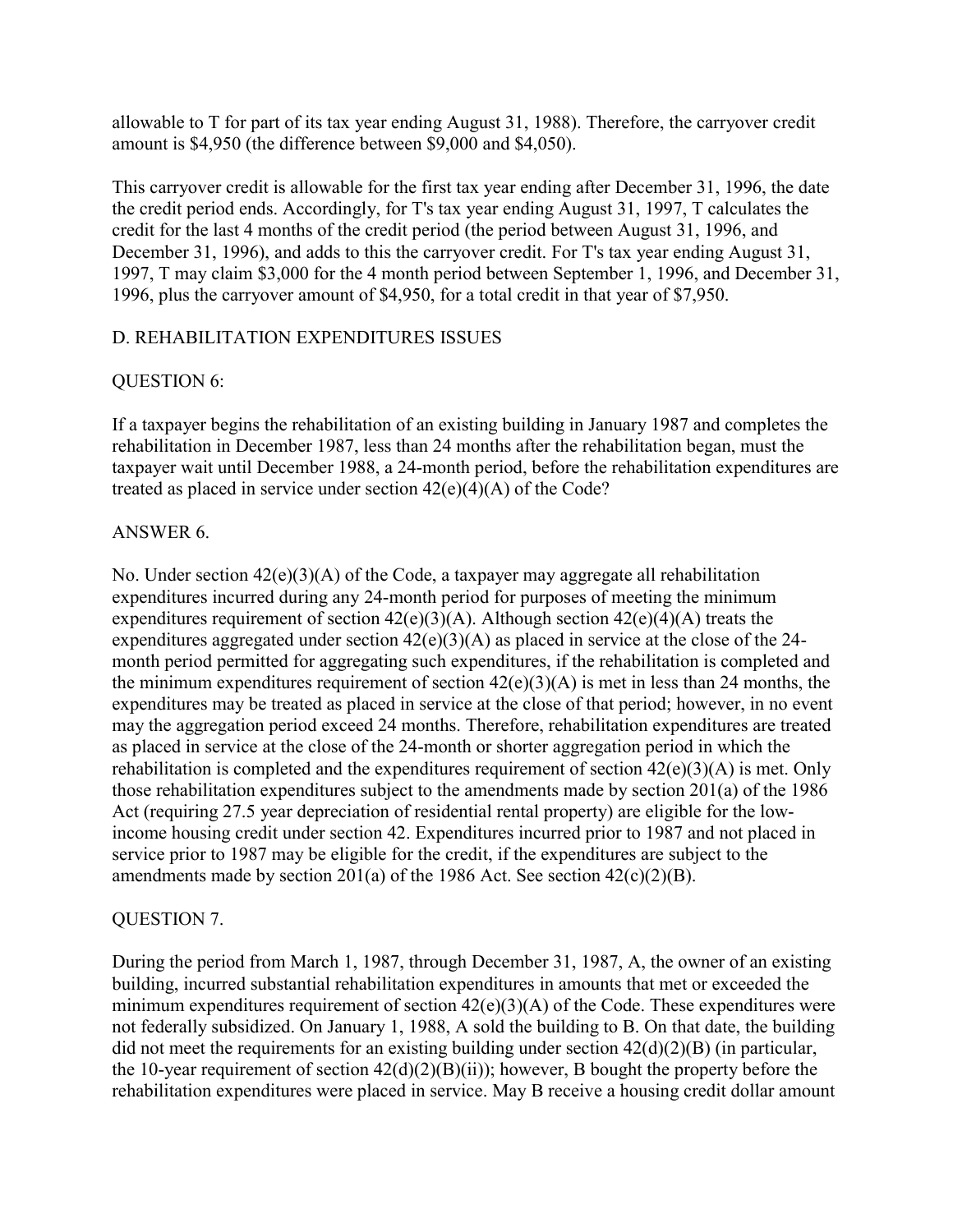in 1988 based upon the 9 percent applicable percentage (the 70 percent present value credit) for the rehabilitation expenditures?

#### ANSWER 7.

Yes. Because A had not received a housing credit dollar amount allocation for the rehabilitation expenditures A had incurred before selling the property to B, no credit was "allowed" to A as a prior owner and, therefore, the rules of section 42(d)(7) of the Code do not apply. See Question and Answer 4. However, section  $1.167(k)-1(b)(1)$  of the regulations provides rules governing when a taxpayer is treated as having paid or incurred rehabilitation expenditures. Although the election under section 167(k) of the Code may no longer be made with respect to rehabilitation expenditures on a low-income rental housing building, rules similar to those of section 1.167(k)- 1(b)(1) will generally still apply in determining when rehabilitation expenditures are treated as paid or incurred by the taxpayer under section 42. Because B acquired the property attributable to the rehabilitation expenditures before such property was placed in service, section 1.167(k)- 1(b)(1) treats B as having paid or incurred the expenditures to the extent of the lesser of the rehabilitation expenditures paid or incurred before B's acquisition or B's cost or other basis attributable to the rehabilitation expenditures. Accordingly, for purposes of section 42, B's basis in the rehabilitation expenditures is the lesser of A's basis in the rehabilitation expenditures at the time of transfer (in general, A's actual cost paid or incurred for the rehabilitation expenses prior to January 1, 1988), or B's cost or other basis for the property attributable to the rehabilitation expenditures paid or incurred before that date. When B places the rehabilitated property in service, that property's original use is considered to begin with B.

If A had placed the rehabilitation expenditures in service for depreciation purposes before selling the building to B, B would not be treated as having paid or incurred the expenditures under section 42 of the Code or section  $1.167(k)-1(b)(1)$  of the regulations because B would have acquired the the property attributable to the rehabilitation expenditures after that property was placed in service. In order for B to be eligible to receive a housing credit dollar amount for the cost of acquiring the building, the building would have to meet the requirements for an existing building under section 42(d)(2)(B) of the Code (including the requirement that there be a period of at least 10 years between the date of the building's acquisition and the later of (I) the date the building was last placed in service, or (II) the date of the most recent nonqualified substantial improvement of the building as defined in section  $42(d)(2)(D)$ ).

## QUESTION 8.

Assume the same facts as in Question 7, except that A incurred rehabilitation expenditures that did not equal or exceed the minimum prescribed by section  $42(e)(3)(A)$  of the Code. Is B eligible to receive an allocation of credit with regard to the rehabilitation expenditures that A incurred?

## ANSWER 8.

Yes. Section  $1.167(k)-1(b)(1)$  of the regulations treats B as having paid or incurred the expenditures, and a similar rule will be applied for purposes of section 42 of the Code. Under section  $42(e)(5)$ , B may elect to treat A's expenditures either as (a) part of the eligible basis of an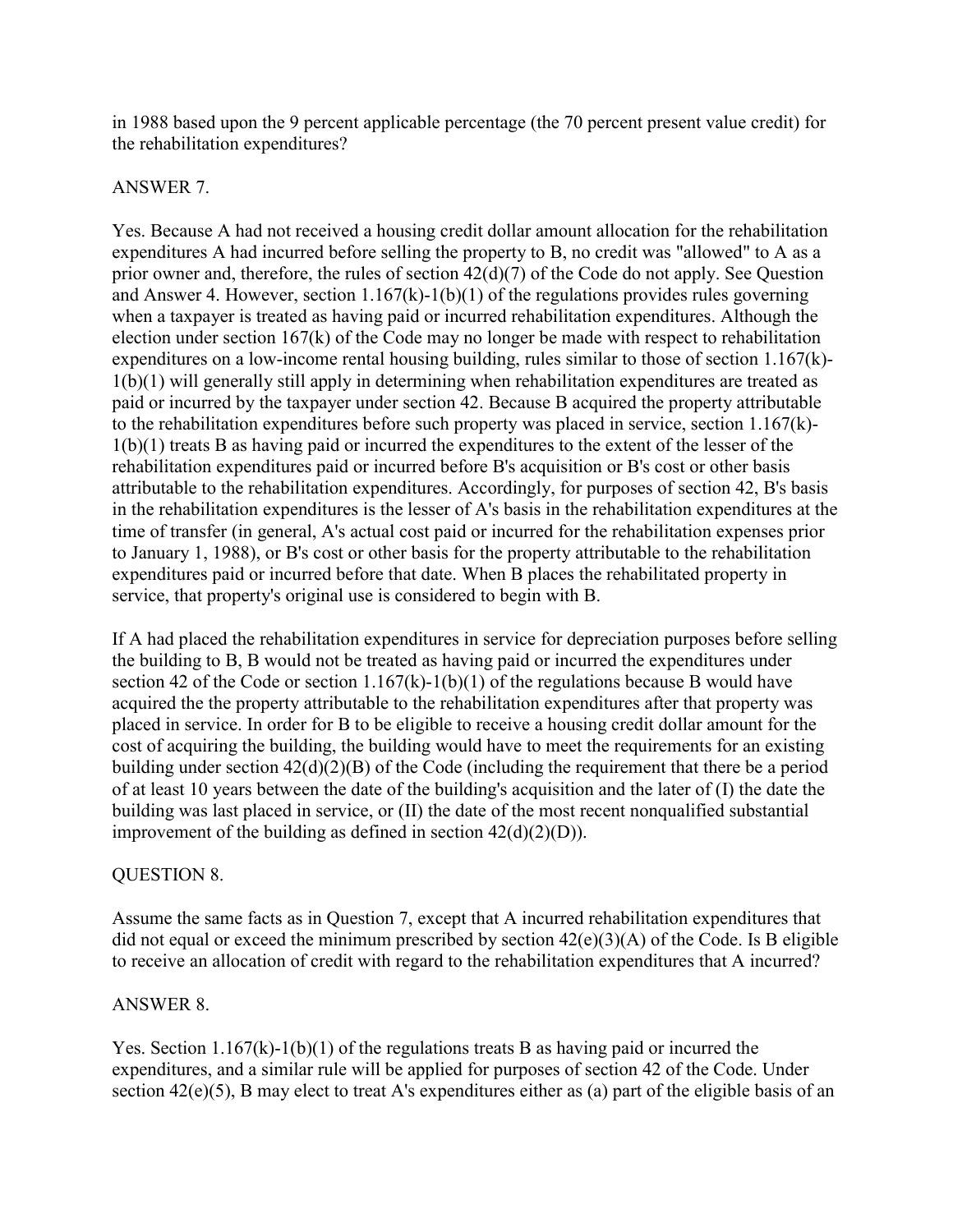existing building that meets the requirements of section  $42(d)(2)(B)$ , or (b) part of a series of expenditures treated as a separate new building under section 42(e).

(a) If the existing building that B purchased met the requirements of section  $42(d)(2)(B)$  of the Code, B could include the rehabilitation expenditures in the building's eligible basis under section  $42(d)(2)(A)(i)$  but only to the extent the cost of the expenditures is not already reflected in the purchase price for the building. B would be eligible to receive an allocation of credit, based upon the 30 percent present value credit for existing buildings, with respect to the building's entire eligible basis. However, see Note, below.

(b) Alternatively, regardless of whether the building meets the requirements of section 42(d)(2)(B) of the Code, B may continue to make rehabilitation expenditures and may count the expenditures made by A toward the amount prescribed by section 42(e)(3). Because the expenditures were not federally subsidized, once the aggregate rehabilitation expenditures meet the requirements of section 42(e), B would be eligible to receive an allocation of credit, based upon the 70 percent present value credit for new buildings, with respect to the eligible basis attributable to the aggregate rehabilitation expenditures.

NOTE: Under section 7108(d)(1) of the 1989 Act, generally effective for allocations of credit after December 31, 1989, an existing building is not eligible for the credit unless an allocation of credit is allowable by reason of substantial rehabilitation of the building under section 42(e) of the Code. Therefore, the rehabilitation expenditures would have to equal at least the minimum amount prescribed by section  $42(e)(3)(A)$  if the building is to be eligible for any credit.

# E. 10-YEAR OWNERSHIP REQUIREMENT FOR EXISTING BUILDINGS

## QUESTION 9.

Section  $42(d)(2)(B)(ii)(I)$  of the Code requires that there be a minimum of 10 years between the date a taxpayer acquires an existing building and the date the building was last placed in service. Does this requirement apply only if the building was last placed in service as residential rental property?

# ANSWER 9.

No. Except as provided in section 42(d)(2)(D)(ii) of the Code, for purposes of section  $42(d)(2)(B)(ii)(I)$ , there must be a minimum of 10 years between the date a taxpayer acquires an existing building and the date the building was last placed in service for any purpose, whether in a trade or business, in the production of income, in a tax-exempt activity, or in a personal activity.

# F. QUALIFIED RESIDENTIAL RENTAL PROPERTY

QUESTION 10.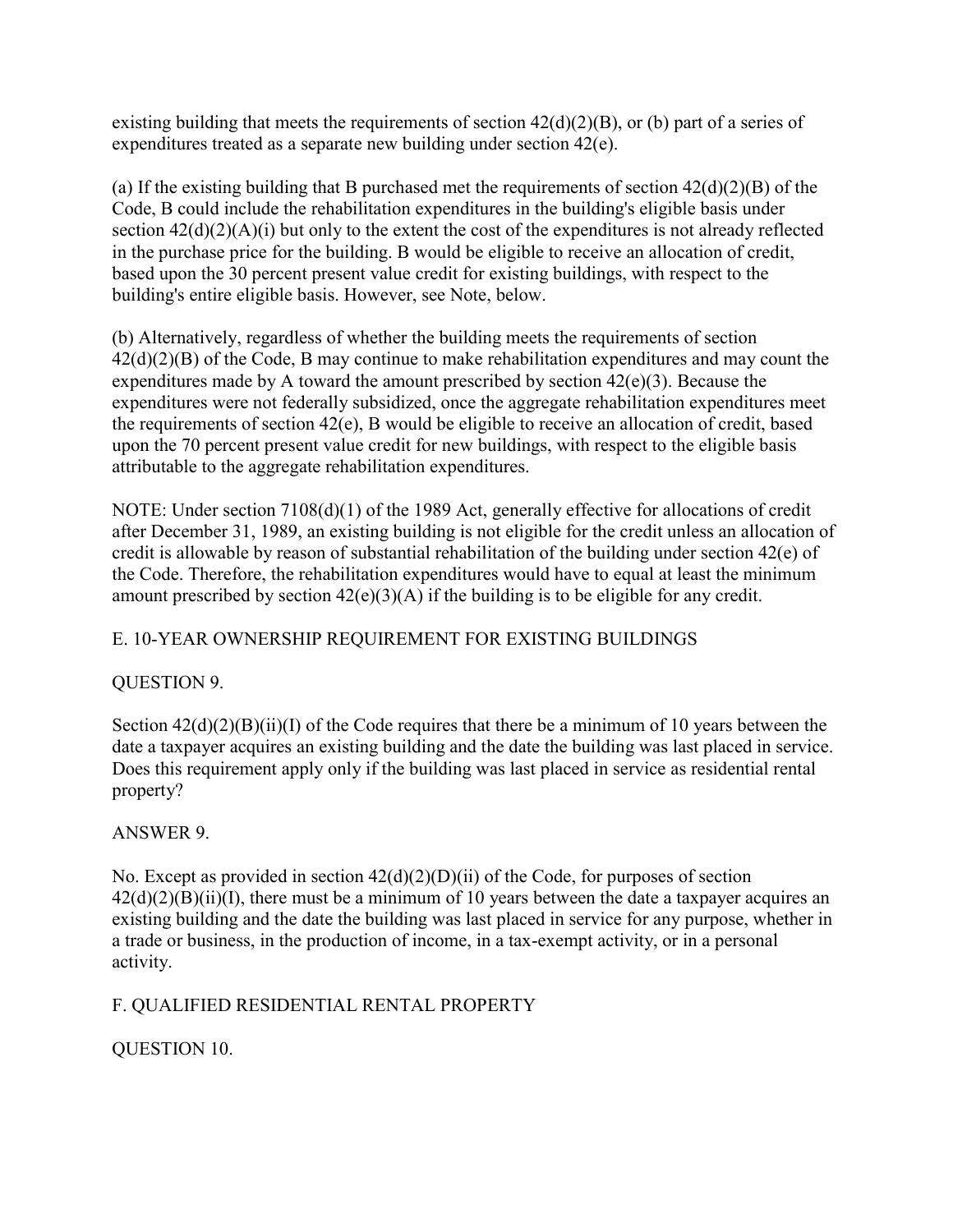If a taxpayer owned a home and used it as a personal residence can the taxpayer in 1987 convert the property into residential rental property for low- income housing and claim a tax credit for an existing building under section 42(d) of the Code without substantially rehabilitating the building as described in section 42(e)?

## ANSWER 10.

No. In this situation, the taxpayer previously placed the building in service as a personal residence. Under section  $42(d)(2)(A)(ii)$  and  $(B)(iii)$  of the Code, an existing building has an eligible basis of zero if it was previously placed in service by the taxpayer or by any person who was a related person (as defined in section  $42(d)(2)(D)(iii)$ ) with regard to the taxpayer as of the time the building was previously placed in service. This is the case regardless of whether the taxpayer placed the building in service as a personal residence more than 10 years ago (i.e., regardless of whether the 10-year requirement of section  $42(d)(2)(B)(ii)$  is met).

However, if the taxpayer converts the property into residential rental property for low-income housing and, in so doing, incurs substantial rehabilitation expenditures in the amount prescribed by section 42(e)(3) of the Code, the taxpayer may treat the rehabilitation expenditures as a separate new building under section  $42(e)(1)$ . Because the requirements of section  $42(d)(2)(B)$ do not apply to new buildings, the taxpayer would be eligible for a low-income housing credit allocation based on the qualified basis attributable to the aggregate rehabilitation expenditures.

## QUESTION 11.

Taxpayer A bought a newly-constructed, single-family home in 1979 and placed it in service as residential rental property. The property was residential rental property from 1979 to 1985, when A sold the property to B who used it solely as a personal residence from 1985 to 1991. In 1991, if C purchases the property, substantially rehabilitates the property, and converts it into residential rental property for low-income housing, may C receive a tax credit for acquisition and rehabilitation of an existing building under section 42(d) of the Code?

## ANSWER 11.

Yes. Although there has only been a period of 6 years between the date C acquired the property and the date the property was last placed in service by B, section  $42(d)(2)(D)(ii)(V)$  of the Code, as added by the 1990 Act, provides that for allocations of credit made after 1990, there shall not be taken into account, in determining when a building was last placed in service, any placement in service of a single-family residence by any individual who owned and used such residence for no other purpose than as a principal residence. Under this provision, B's placement in service is not taken into account for purposes of the 10-year requirement of section  $42(d)(2)(B)(ii)$ . Therefore, there has been at least 10 years between the date C acquired the property in 1991, and the date the building was last placed in service by A in 1979 as residential rental property. Assuming the building meets the other requirements of section 42(d)(2)(B) applicable to existing buildings (including the requirement that a credit is allowable to the building for substantial rehabilitation under section 42(e), unless the exception in section  $42(f)(5)(B)$  applies), C may be